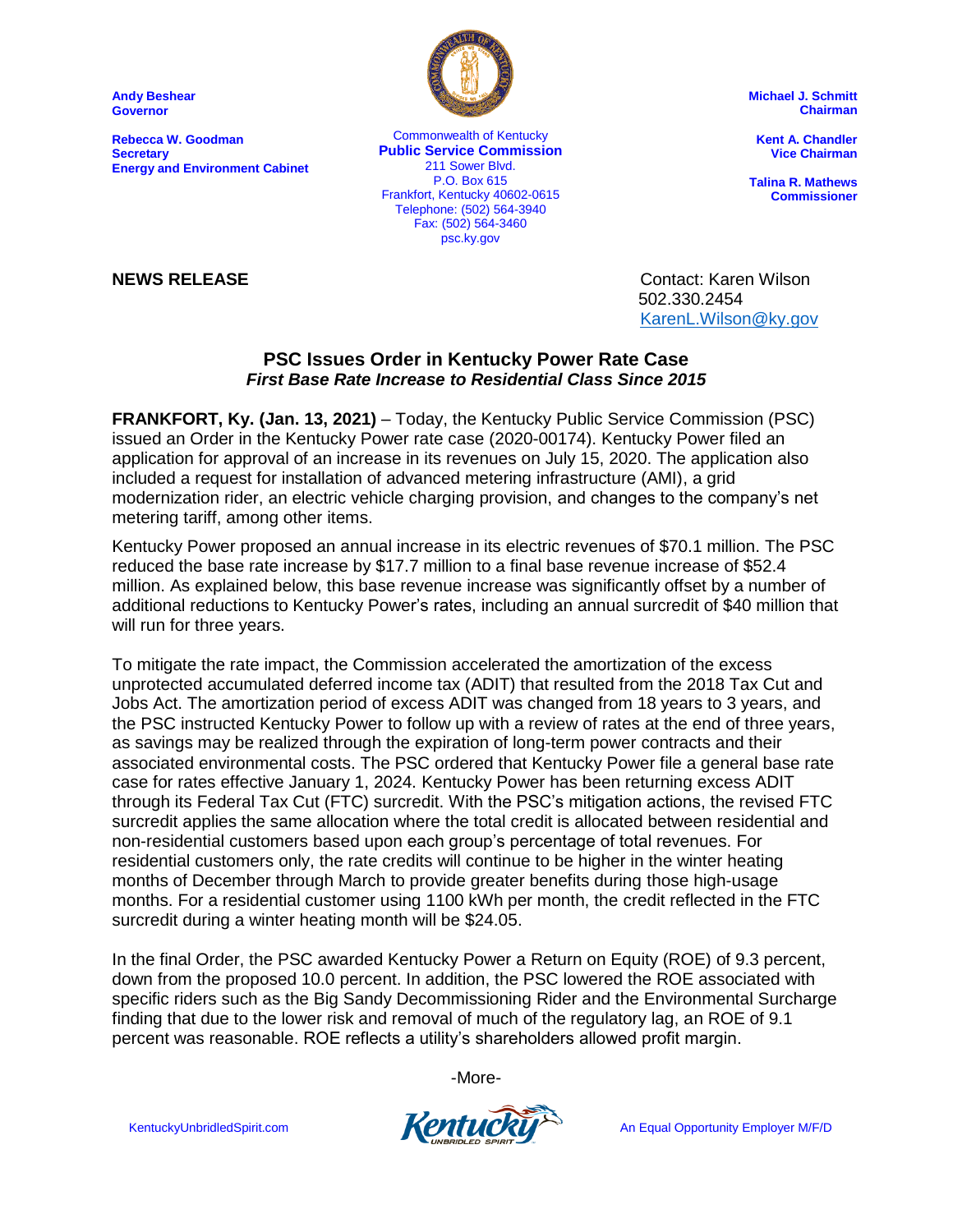## **PSC Issues Order in Kentucky Power Rate Case, page 2**

Today's Order revises Kentucky Power's tariff on Off System Sales (OSS) to reflect that all OSS margins are to be apportioned to ratepayers (modifying the current tariff that retains 25 percent of the revenues from OSSs to benefit shareholders). Today's Order also significantly lowers certain nonrecurring charges by removing labor costs incurred during business hours.

The Order denies several items requested by Kentucky Power, including a Certificate of Public Convenience and Necessity (CPCN) for Advance Metering Infrastructure (AMI) system and a related Grid Modernization Rider to recover annual costs to install the AMI system. The estimated cost to deploy the AMI system is more than \$35 million; however, in the absence of data to support the cost estimates, and without sufficient evidence to show costs of alternative proposals, the PSC denies the CPCN. Denying the Grid Modernization Rider resulted in a savings of over \$1.6 million. This savings is not reflected in the base revenue reduction or the FTC surcredit.

The Order also stresses the imperative for Kentucky Power to address persistent issues regarding transmission planning and investment activities that negatively affect Kentucky Power's customers, both in terms of rates and quality of service.

In recent cases, especially in light of the negative impact on customers from the Covid-19 pandemic, the PSC has examined the efficacy and fairness of utility late bill payment penalties. As it has done in other recent cases, the PSC has directed Kentucky Power to cease imposing such fees on residential customers.

For residential customers, the PSC is authorizing a \$17.50 monthly customer charge, an increase from \$14.00, and an energy charge of .11032 per kWh. For a residential customer with an average monthly usage of 1100 kWh, the average bill increases \$18.59, or 15.46 percent, from \$120.26 to \$138.85. With the FTC surcredit of \$24.05 applied during the winter months, the average monthly bill in the winter will actually decrease to \$114.50, or 4.54 percent. Although there will be an FTC surcredit in non-winter months, it is less than the winter credit, and results in a net increase in overall residential bills. The last base rate increase for residential customers occurred in 2015.

Under Kentucky law, the PSC's standard of review of a request to increase rates is based on a determination of "fair, just and reasonable," and the utility must demonstrate that a proposed rate increase is just and reasonable. As such, the PSC is not making a decision on Kentucky Power's proposed changes to the Net Metering tariff at this time. Legislation enacted in 2019 removed the one-to-one bill credit for net metering customers and authorized utilities to propose a replacement value for a customer-generator's energy. Kentucky Power proposed a rate, but did not provide sufficient evidence to support it. As this is the first case to come before the PSC since the law changed, the PSC will be working with a consultant to ensure there is sufficient evidence to support changes to the existing tariff. Within 15 days of this Order, Kentucky Power is to file a written notice with the PSC if it intends to place the proposed new tariff into effect.

The PSC also directed Kentucky Power to indicate by letter within 15 days whether the company will forego a significant equity payment it receives from customers that resulted from a settlement nearly two decades ago. Kentucky Power offered in its application to forego the payment to "mitigate" the impact its proposed increase would have on customers, but only if the PSC approved its proposals in their entirety.

-More-